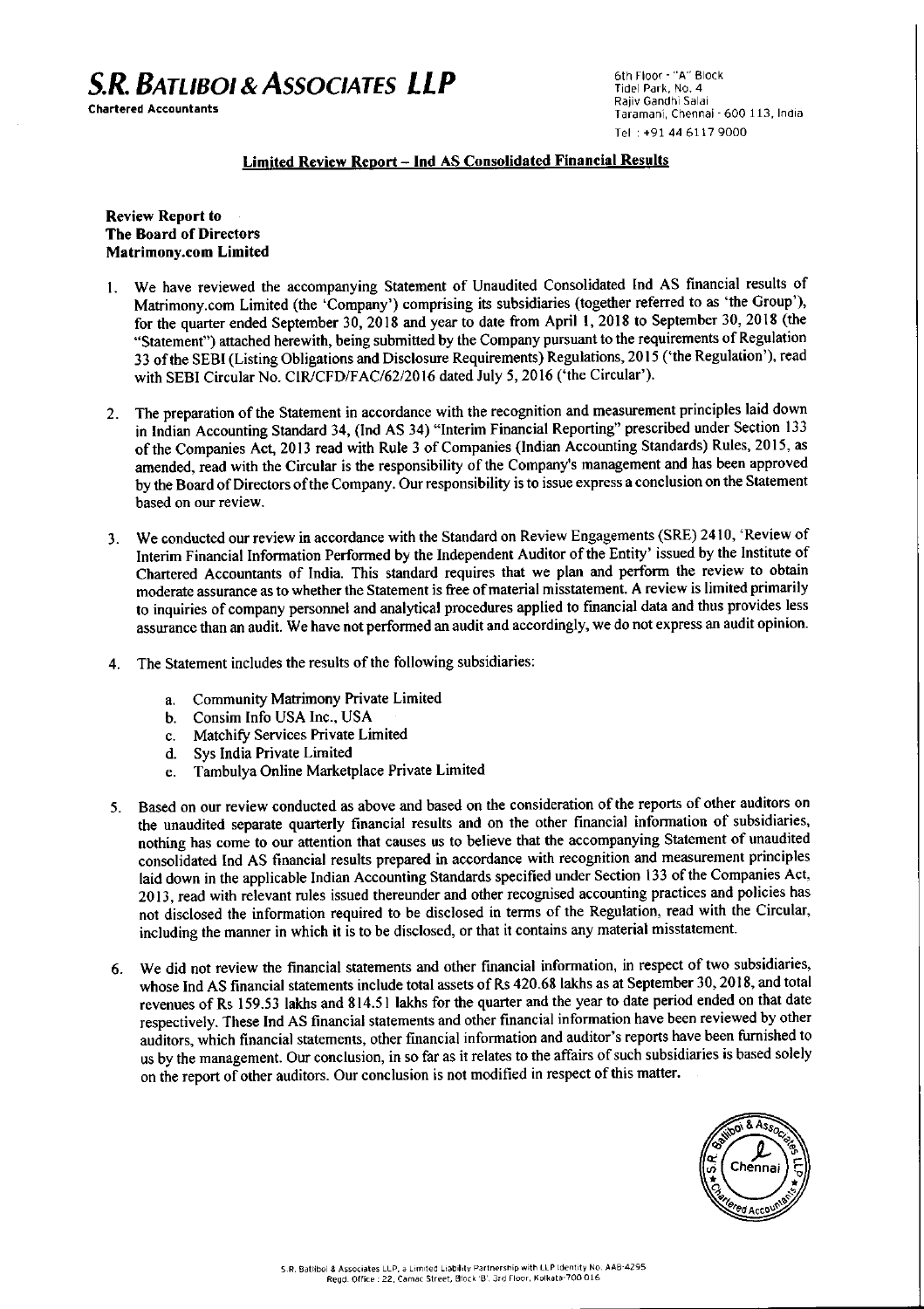# *S.R.BATLIBOI* **&** *ASSOCIATES LLP*

**Chartered Accountants**

7. We did not review the unaudited financial statements and other financial information, in respect of three subsidiaries, whose Ind AS financial statements include total assets of Rs.Nil as at September 30, 2018, and total revenues of Rs.Nil and Rs,Nil for the quarter and the year to date period ended on that date respectively. These Ind AS financial statements and other financial information have been furnished to us by the management and our conclusion, in so far as it relates to the affairs of such subsidiaries is based solely on such unaudited financial statements and other financial information. Our conclusion is not modified in respect of this matter.

**For** S.R. **BATLIBOI & ASSOCIATES LLP** Chartered Accountants **ICAI Firm registration number:** 101049WlE300004

,.(. ~~

**per ..(i;vind K** Partner Membership No.: 221268

Place: Chennai Date: October 31, 2018

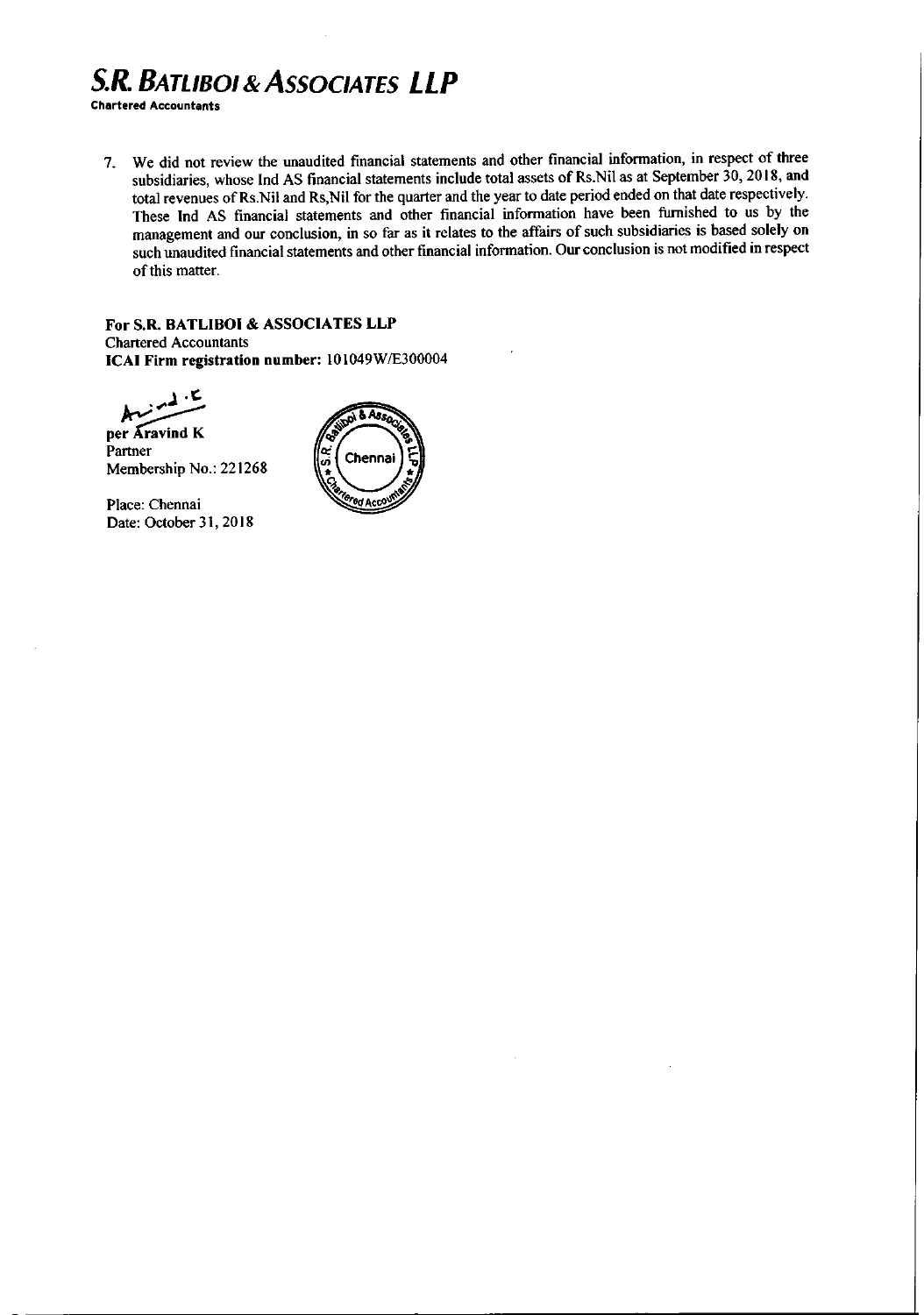### MATRIMONY.COM LIMITED CIN:L63090TN2001 PLC047432

## Registered Office and Corporate Office: TVH Beliciaa Towers, Tower II, 10th Floor, No. 94, MRC Nagar, Mandaveli, Chennai - 600028

## STATEMENT OF UNAUDITED CONSOLIDATED FINANCIAL RESULTS FOR TilE QllARTER AND HALF YEAR ENDED SEPTEBER 30, 2018

| Rs. In lakhs                                                                          |                      |             |                       |                        |               |                   |  |
|---------------------------------------------------------------------------------------|----------------------|-------------|-----------------------|------------------------|---------------|-------------------|--|
|                                                                                       | <b>OUARTER ENDED</b> |             |                       | <b>HALF YEAR ENDED</b> |               | <b>YEAR ENDED</b> |  |
|                                                                                       | September 30.        | June 30.    | September 30,         | September 30,          | September 30, | March 31,         |  |
| <b>Particulars</b>                                                                    | 2018                 | 2018        | 2017                  | 2018                   | 2017          | 2018              |  |
|                                                                                       | (Unaudited)          | (Unaudited) | (Unaudited)           | (Unaudited)            | (Unaudited)   | (Audited)         |  |
| 1. Income                                                                             |                      |             |                       |                        |               |                   |  |
| Revenue from operations (net)                                                         | 8.758.11             | 8.948.68    | 8.359.51              | 17.706.79              | 16.743.56     | 33,544.49         |  |
| Other income                                                                          | 59.19                | 8.22        | 7.81                  | 67.41                  | 8.72          | 933               |  |
| Total income                                                                          | 8.817.30             | 8,956.90    | 8,367.32              | 17.774.20              | 16,752.28     | 33.553.82         |  |
| 2. Expenses:                                                                          |                      |             |                       |                        |               |                   |  |
| Employee benefits expense                                                             | 3,459.09             | 3,492.26    | 3,288.95              | 6,951,35               | 6,498.82      | 13,288.98         |  |
| Advertisement and business promotion expenses                                         | 1,873.20             | 1,598.53    | 1,290.26              | 3,471.73               | 2.681.34      | 5,603.20          |  |
| Other expenses                                                                        | 1,744.37             | 1,748.86    | 1,726.99              | 3,493.23               | 3,536.86      | 6,892 92          |  |
| <b>Total expenses</b>                                                                 | 7,076.66             | 6,839.65    | 6,306,20              | 13,916.31              | 12,717.02     | 25,785.10         |  |
| 3. Earnings before exceptional items, interest, tax, depreciation and                 |                      |             |                       |                        |               |                   |  |
| amortisation (EBITDA) (1-2)                                                           | 1,740.64             | 2.117.25    | 2,061.12              | 3,857,89               | 4,035.26      | 7,768.72          |  |
| 4. Depreciation and amortisation expense                                              | 263.65               | 267.56      | 232.94                | 531.21                 | 480.10        | 95745             |  |
| 5. Finance cost                                                                       | 0.41                 | 2.44        | 58.86                 | 2.85                   | 140.86        | 153.20            |  |
| 6. Finance income                                                                     | 347.69               | 272.34      | 111.36                | 620.03                 | 215.86        | 635.26            |  |
| 7. Profit before exceptional items and tax                                            |                      |             |                       |                        |               |                   |  |
| $(3 - 4 - 5 + 6)$                                                                     | 1.824,27             | 2,119.59    | 1,880.68              | 3,943.86               | 3,630.16      | 7,293.33          |  |
| 8. Exceptional items (Refer note d)                                                   |                      |             |                       |                        |               | 1,281 92          |  |
| 9. Profit before tax $(7 + 8)$                                                        | 1,824.27             | 2,119.59    | 1,880.68              | 3,943.86               | 3,630.16      | 8,575.25          |  |
| 10. Tax expenses                                                                      |                      |             |                       |                        |               |                   |  |
| Current tax                                                                           | 593.57               | 531.31      | 289.67                | 1.124.88               | 562.91        | 1,287.38          |  |
| Deferred ta: (net)                                                                    | (104.77)             | 23.73       | (325.37)              | (81.04)                | (337.00)      | (98.39)           |  |
| Total tax expenses                                                                    | 488.80               | 555.04      | (35.70)               | 1.043.84               | 225.91        | 1,188.99          |  |
| 11. Net Profit for the period (9 - 10)                                                | 1,335.47             | 1,564.55    | 1,916.38              | 2,900.02               | 3,404.25      | 7,386.26          |  |
| 12. Other comprehensive income (net of taxes)                                         |                      |             |                       |                        |               |                   |  |
| Items that will not be reclassified to profit and loss in subsequent                  |                      |             |                       |                        |               |                   |  |
| periods                                                                               | (11.05)              | (16.73)     | (37.51)               | (27.78)                | (82.64)       | (60.06)           |  |
| liems that will be reclassified to profit and loss in subsequent<br>periods           | (51.48)              | (28.75)     |                       | (80.23)                |               | 10.26             |  |
| 13. Total comprehensive income for the period (11+12)                                 | 1,272.94             | 1,519.07    | 1,878.87              | 2.792.01               | 3,321.61      | 7,336.46          |  |
| Net Profit for the period attributable to:                                            |                      |             |                       |                        |               |                   |  |
| - Owners of the Company                                                               | 1,335.47             | 1,564.55    | 1,916.38              | 2,900.02               | 3,404.25      | 7,386.26          |  |
| - Non-Controlling interests                                                           |                      |             |                       |                        |               |                   |  |
|                                                                                       |                      |             |                       |                        |               |                   |  |
| Other comprehensive income for the period attributable to:<br>- Owners of the Company |                      |             |                       |                        |               |                   |  |
|                                                                                       | (62.53)              | (45.48)     | (37.51)               | (108.01)               | (82.64)       | (49.80);          |  |
| - Non-Controlling interests                                                           |                      |             |                       |                        |               |                   |  |
| Total comprehensive income for the period attributable to:                            |                      |             |                       |                        |               |                   |  |
| - Owners of the Company                                                               | 1,272.94             | 1,519.07    | 1,878.87              | 2,792.01               | 3,321.61      | 7,336.46          |  |
| - Non-Controlling interests                                                           |                      |             |                       |                        |               |                   |  |
|                                                                                       |                      |             |                       |                        |               |                   |  |
| Paid-up Equity Share Capital                                                          |                      |             |                       |                        |               |                   |  |
| Equity shares of Rs 5 each                                                            | 1,136.46             | 1,136.18    | 1.129.73              | 1.136.46               | 1,129.73      | 1,135.55          |  |
| Earnings Per Share (EPS) of Rs.5 each (Rs.)                                           |                      |             | <b>Not Annualised</b> |                        |               |                   |  |
| Basic (Rs.)                                                                           | 5.88                 | 6.89        | 9.00                  | 12.76                  | 15.98         | 33.61             |  |
| Diluted (Rs.)                                                                         | 5.85                 | 6.85        | 8.89                  | 12.70                  | 15.80         | 33 40             |  |
| See accompanying notes to the financial results                                       |                      |             |                       |                        |               | Page 1 of 7       |  |

I



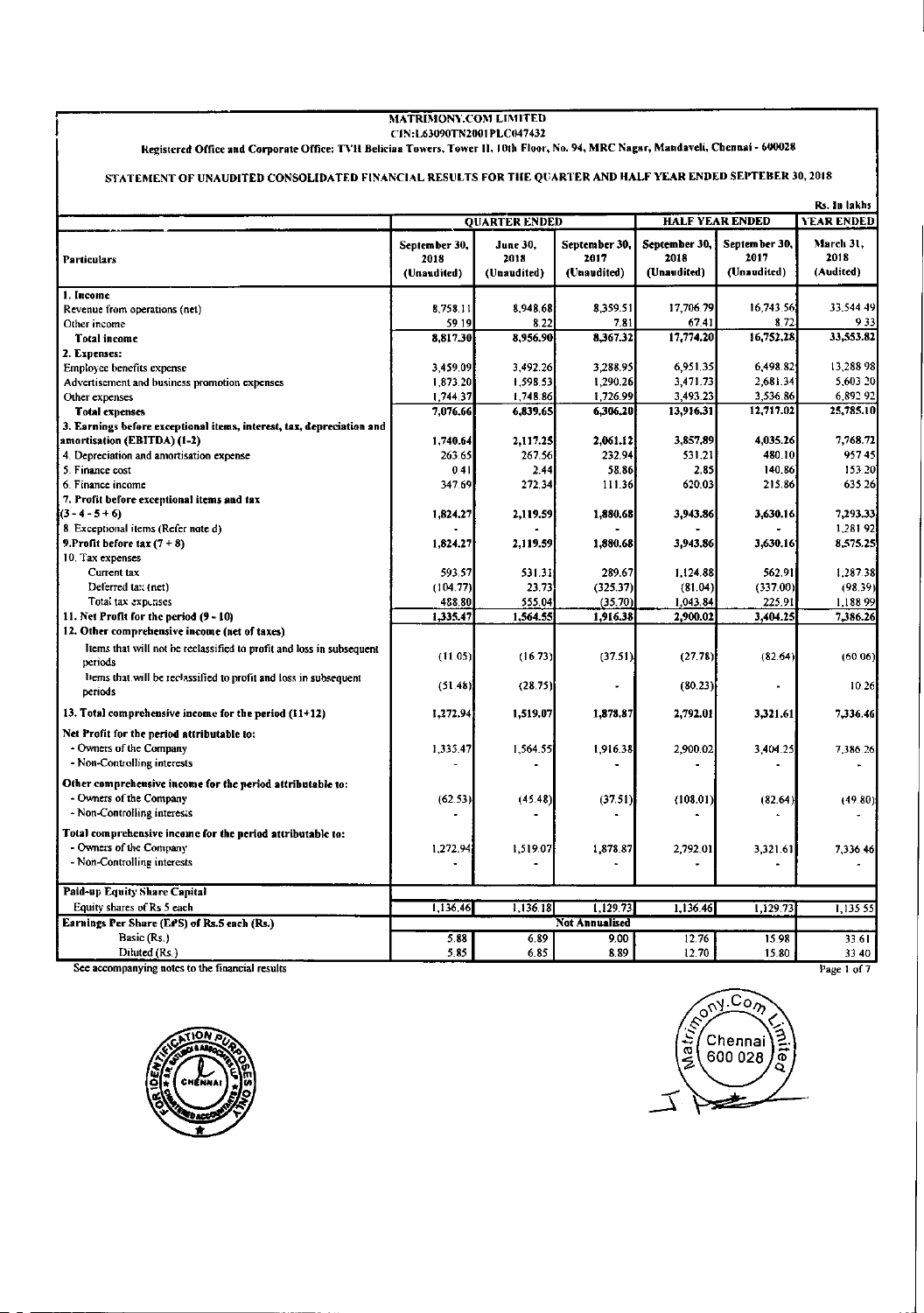### MATRIMONY.COM LIMITED CIN:L63090TN2001PLC047432

Registered Office and Corporate Office: TVH Beliciaa Towers, Tower II, 10th Floor, No. 94, MRC Nagar, Mandaveli, Chennai - 600028

| UNAUDITED CONSOLIDATED STATEMENT OF ASSETS AND LIABILITIES |                                               | Rs. In lakhs                         |
|------------------------------------------------------------|-----------------------------------------------|--------------------------------------|
|                                                            | As at<br>September 30,<br>2018<br>(Unaudited) | As at March<br>31, 2018<br>(Audited) |
| <b>ASSETS</b>                                              |                                               |                                      |
| <b>Non-current assets</b>                                  |                                               |                                      |
| Property, plant and equipment                              | 6,621.10                                      | 6,245.43                             |
| Capital work-in progress                                   | 278.17                                        |                                      |
| Intangible assets                                          | 389.67                                        | 515.62                               |
| Intangible assets under development                        | 237                                           | 2.37                                 |
| <b>Financial assets</b>                                    |                                               |                                      |
| (a) Security deposits                                      | 878.80                                        | 1.010.49                             |
| (b) Bank balances other than cash and cash equivalents     | 0.75                                          | 0.75                                 |
| Deferred tax assets (net)                                  | 416.42                                        | 280.61                               |
| Non-current tax assets (net)                               | 329.53                                        | 393.66                               |
| Other non-current assets                                   | 366.56                                        | 333.95                               |
|                                                            | 9,283.37                                      | 8,782,88                             |
| Current assets                                             |                                               |                                      |
| <b>Financial assets</b>                                    |                                               |                                      |
| (a) Security deposits                                      | 308.64                                        | 282.98                               |
| (b) Cash and cash equivalents                              | 739.10                                        | 1,663.64                             |
| (c) Bank balances other than cash and cash equivalents     | 6,760.17                                      | 8,112.46                             |
| (d) Investments                                            | 11,031.38                                     | 7,372.85                             |
| (e) Trade receivables                                      | 395.64                                        | 376.00                               |
| (f) Other financial assets<br>Other current assets         | 454 62                                        | 292.21                               |
|                                                            | 441 47                                        | 447.01                               |
|                                                            | 20,131.02                                     | 18,547.15                            |
| <b>TOTAL ASSETS</b>                                        | 29,414.39                                     | 27,330.03                            |
| <b>EQUITY AND LIABILITIES</b>                              |                                               |                                      |
| <b>Equity</b>                                              |                                               |                                      |
| Equity share capital                                       | 1,136.46                                      | 1,135.55                             |
| Other equity                                               | 18,064.57                                     | 15,629.37                            |
| <b>Total Equity</b>                                        | 19,201.03                                     | 16,764.92                            |
|                                                            |                                               |                                      |
| Non-current liabilities                                    |                                               |                                      |
| Provisions                                                 | 38.50                                         | 39.64                                |
| Other non-current liabilities                              | 38.71                                         | 30.31                                |
|                                                            | 77.21                                         | 69.95                                |
| <b>Current liabilities</b>                                 |                                               |                                      |
| <b>Financial liabilities</b>                               |                                               |                                      |
| (a) Borrowings                                             |                                               | 641.47                               |
| (b) Trade payables                                         | 2,032.47                                      | 1,793.72                             |
| (c) Other payables                                         | 127.13                                        | 45.27                                |
| Other current liabilities                                  | 7,160.63                                      | 7,468.49                             |
| Provisions                                                 | 608.30                                        | 468.41                               |
| Liabilities for current tax (net)                          | 207.62                                        | 77.80                                |
|                                                            | 10,136.15                                     | 10,495.16                            |
| <b>TOTAL EQUITY AND LIABILITIES</b>                        |                                               |                                      |
|                                                            | 29,414.39                                     | 27,330.03                            |